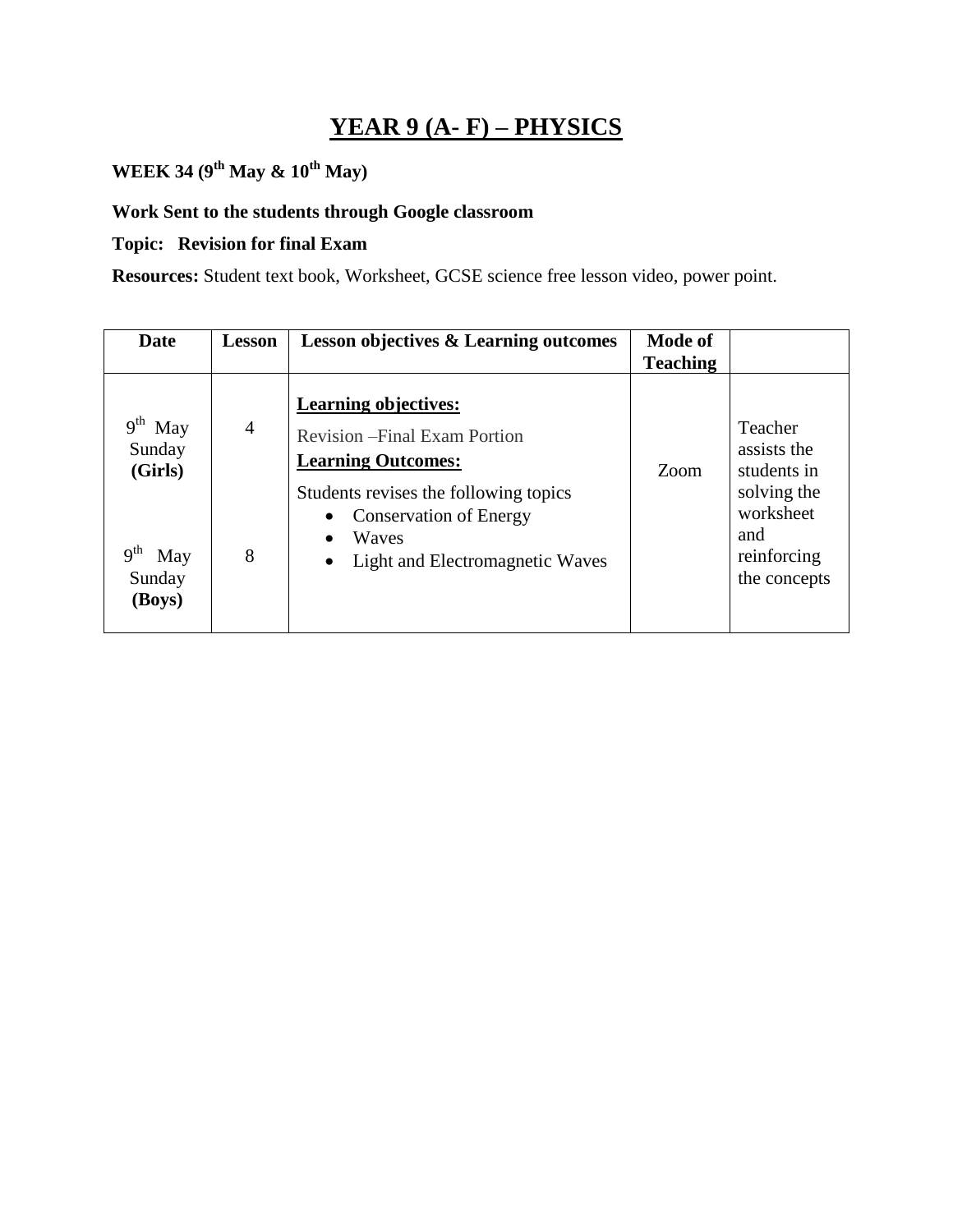### **YEAR 11 (A- F) – PHYSICS (GCSE)**

## **WEEK 34 (9th May & 10th May)**

| Date                                                                                  | <b>Lesson</b>           | <b>Topic</b>                                                                                                                                                                                                                                                                                        | <b>Mode</b><br>of<br><b>Teach</b><br>ing |                                                                           |
|---------------------------------------------------------------------------------------|-------------------------|-----------------------------------------------------------------------------------------------------------------------------------------------------------------------------------------------------------------------------------------------------------------------------------------------------|------------------------------------------|---------------------------------------------------------------------------|
| $10^{\text{th}}$<br>May<br>Mon<br>(Boys)<br>$10^{\text{th}}$<br>May<br>Mon<br>(Girls) | $\overline{4}$<br>1 & 2 | Amazon fires on global climate<br><b>Learning Objectives</b> – The effects of amazon<br>fires on global climate<br><b>Learning outcome:</b><br>What are the causes of forest fire<br>What are the consequences of Amazon fire<br>(impacts on global climate)<br>What can we do to stop Amazon fires | Asy                                      | Instruction and<br>worksheet will be<br>given in the<br>Google class room |

# **YEAR 11 G/H – PHYSICS (IGCSE)**

### **WEEK 34 (9th May & 10th May)**

#### **Work Sent to the students through Google classroom**

| <b>Date</b>                                                                 | <b>Lesson</b>   | <b>Topic</b>                                                                                                                                                                                                                                                                                         | Mode<br>of<br><b>Teach</b><br>ing |                                                                           |
|-----------------------------------------------------------------------------|-----------------|------------------------------------------------------------------------------------------------------------------------------------------------------------------------------------------------------------------------------------------------------------------------------------------------------|-----------------------------------|---------------------------------------------------------------------------|
| $10^{th}$ May<br>Mon<br>(Boys)<br>$10^{\text{th}}$<br>May<br>Mon<br>(Girls) | 8 <sup>th</sup> | Amazon fires on global climate<br><b>Learning Objectives</b> – The effects of amazon<br>fires on global climate<br><b>Learning outcome:</b><br>What are the causes of forest fire.<br>What are the consequences of Amazon fire<br>(impacts on global climate)<br>What can we do to stop Amazon fires | Asy                               | Instruction and<br>worksheet will be<br>given in the<br>Google class room |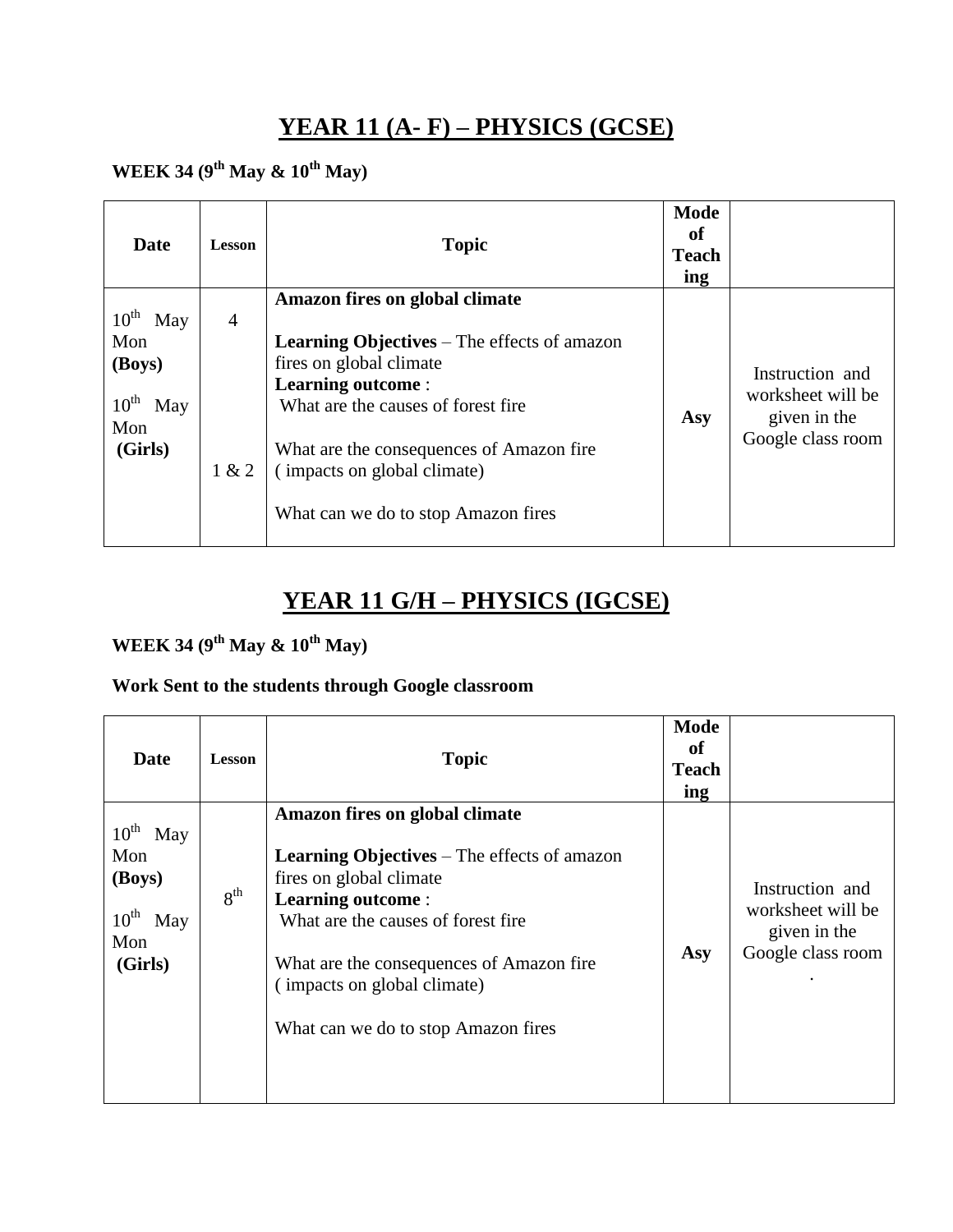### **YEAR 12 A/B – PHYSICS**

## **WEEK 34 (9th May & 10th May)**

#### **Topic: Revision**

**Resources:** Student text book, worksheet file, interactive power point from Board works and Online PHET simulations

| <b>Date</b>             | <b>Class</b> | <b>Lesson</b>  | <b>Lesson objectives &amp; Learning</b><br>outcomes                                                                                                                                                        | <b>Mode of</b><br>teaching |                                                                                                                                    |
|-------------------------|--------------|----------------|------------------------------------------------------------------------------------------------------------------------------------------------------------------------------------------------------------|----------------------------|------------------------------------------------------------------------------------------------------------------------------------|
| May $9^{th}$<br>Sunday  | 12A          | 8              | <b>Learning objectives:</b><br>Revise the concepts in Electrical<br>quantities<br><b>Learning Outcomes:</b><br>Complete the worksheet questions on<br>Drift velocity equations<br>Ohms law<br>resistivity  | Zoom                       | Teacher uses power<br>point presentation and<br>breakout sessions for<br>students to collaborate<br>and attain the<br>objectives   |
| May $10^{th}$<br>Monday | 12A          | $\mathbf{1}$   | <b>Learning objectives:</b><br>Revise the concepts in Electrical<br>circuits<br><b>Learning Outcomes:</b><br>Complete the worksheet questions on<br>Series parallel circuits<br>Potential divider circuits | Zoom                       | Teacher uses power<br>point presentation and<br>breakout sessions for<br>students to collaborate<br>and attain the<br>objectives   |
| May $10^{th}$<br>Monday | 12A          | $\overline{2}$ | <b>Learning objectives:</b><br>Revise the concepts in Electrical<br>circuits<br><b>Learning Outcomes:</b><br>Emf and internal resistors<br>Semi conductors in series and parallel<br>circuits              | Zoom                       | . Teacher uses power<br>point presentation and<br>breakout sessions for<br>students to collaborate<br>and attain the<br>objectives |